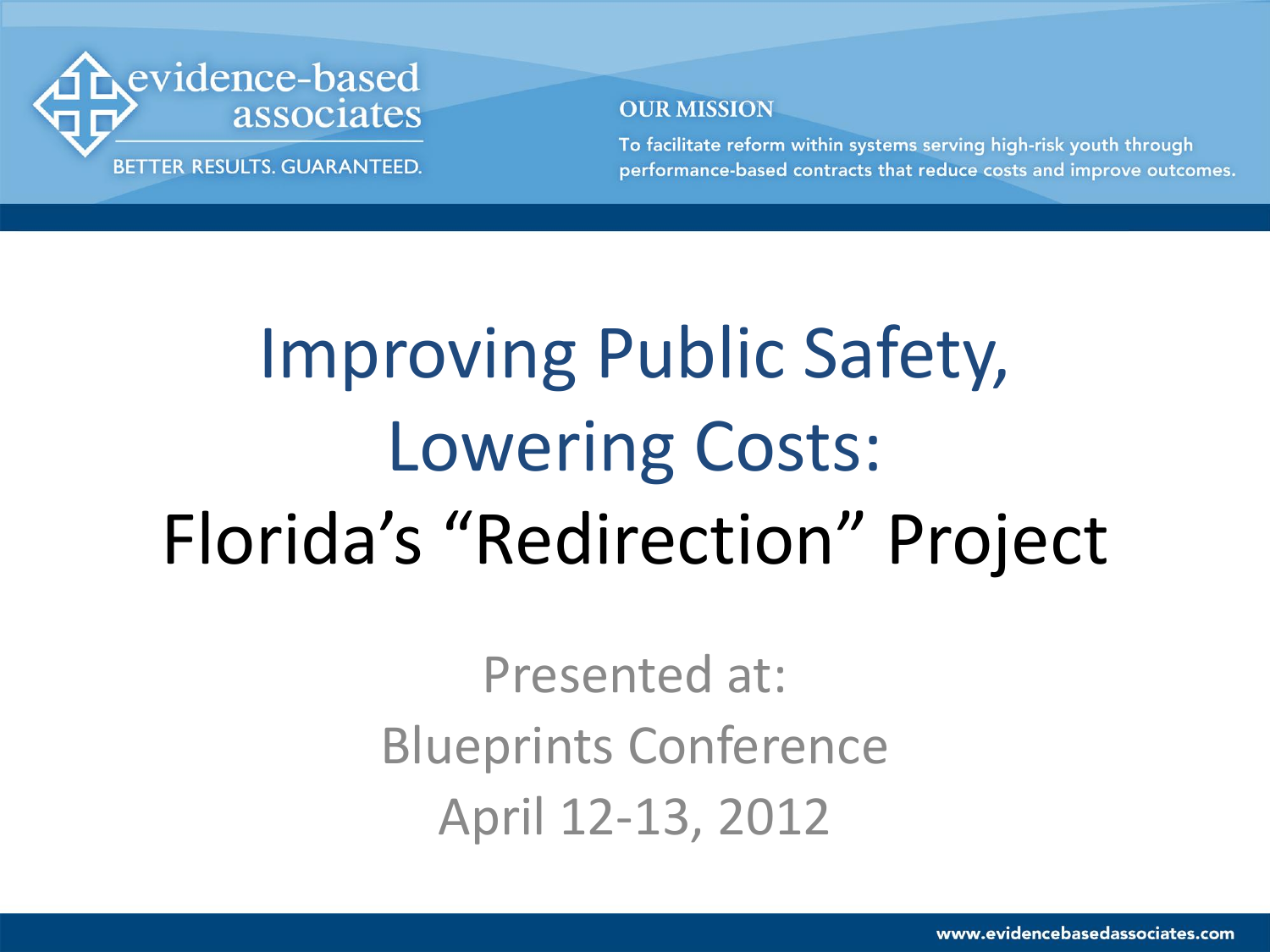

To facilitate reform within systems serving high-risk youth through performance-based contracts that reduce costs and improve outcomes.

### **Florida circa 2001…**

•The OPPAGA REPORT (<http://www.oppaga.state.fl.us/MonitorDocs/Reports/pdf/0149rpt.pdf>)

• "To better understand whether a portion of recent increases in juvenile commitments represents inappropriate residential placements, the Legislature directed OPPAGA to analyze the delinquency history of youth who were committed for a misdemeanor or a non-law violation during the 1999-2000 fiscal year."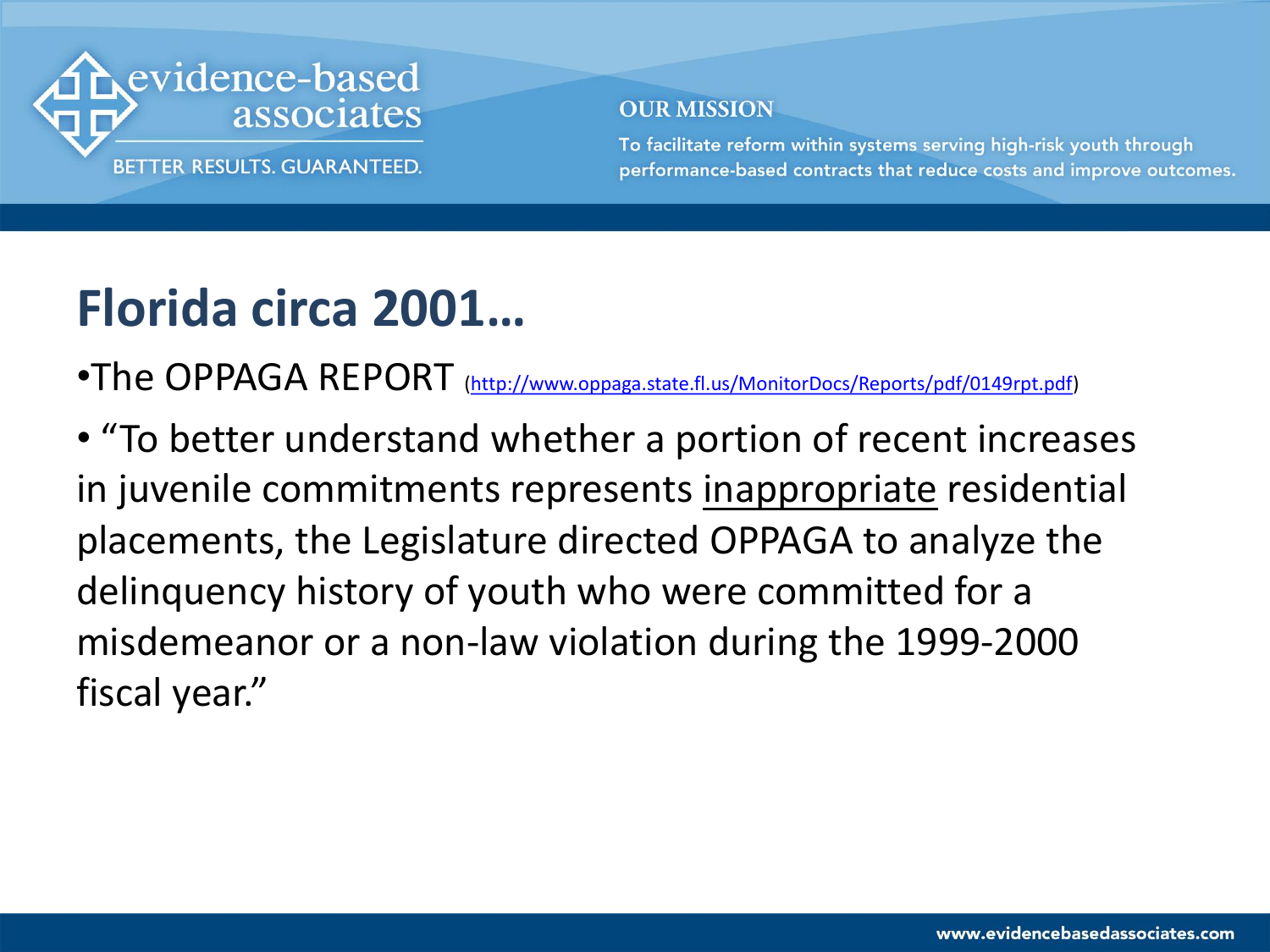

To facilitate reform within systems serving high-risk youth through performance-based contracts that reduce costs and improve outcomes.

### **Florida circa 2001…**

• "Questions about (the increased use of) commitment arose from two recent trends.

– The number of juvenile referrals to court for all offenses declined 11% between Fiscal Year 1995-96 and 1999-00. However, … the number of judicial commitments to DJJ increased by 39%.

–During that time, the number of youth committed for a misdemeanor or a non-law violation of probation increased. (Non-law violations of probation occur when youth violate conditions of probation, such as staying out after curfew or skipping school.)"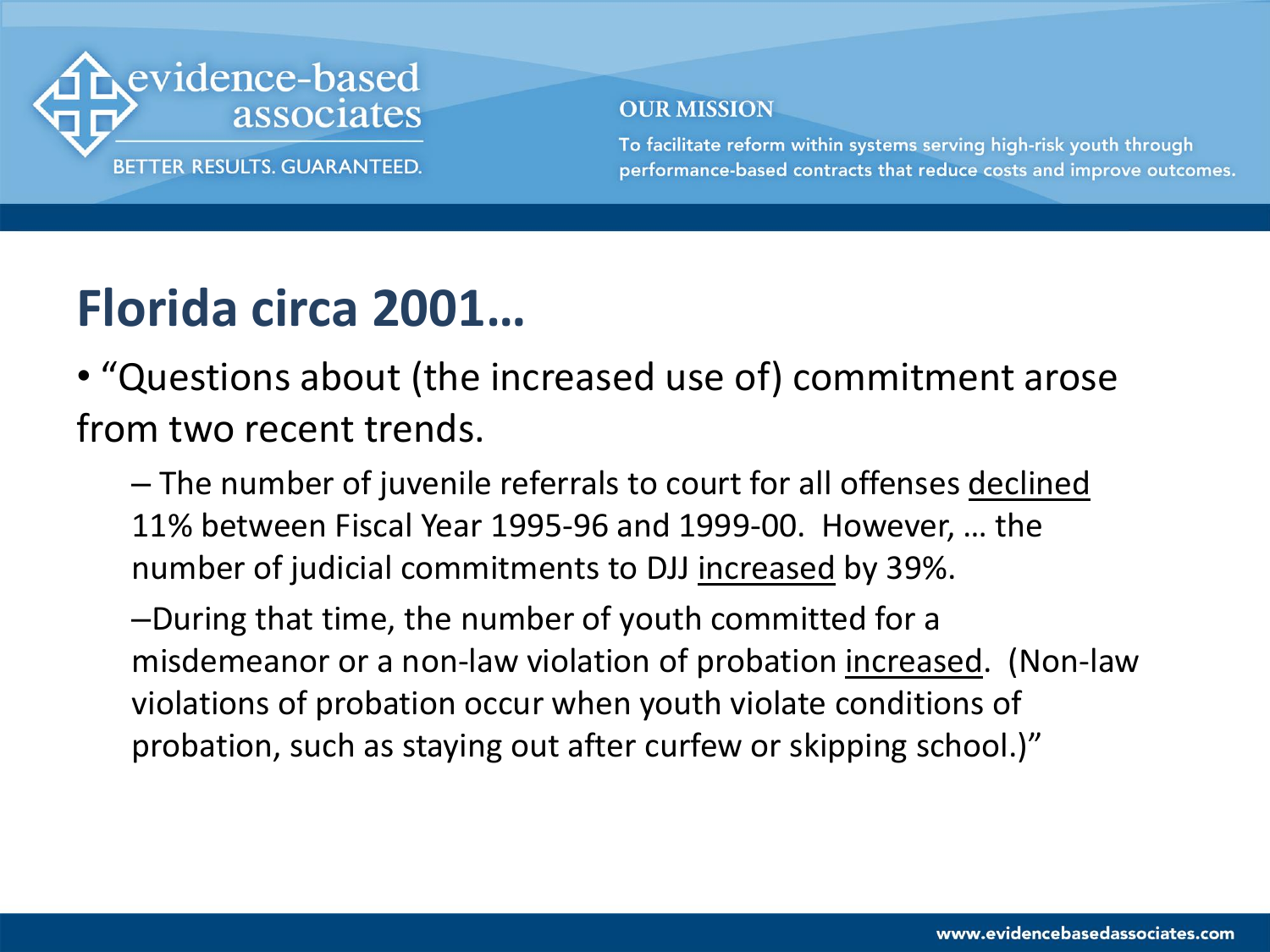

To facilitate reform within systems serving high-risk youth through performance-based contracts that reduce costs and improve outcomes.

### **Florida circa 2001…**

• "How many youth were committed to DJJ and what percentage was committed for a misdemeanor or NLV?

- a. Judges committed 9,494 youth to the department;
- b. 41% of all commitments were for a NLV/VOP or a misdemeanor.

• "Did youth committed for a misdemeanor or NLV/VOP have prior histories of extensive felonies or violent felonies?

a. No, 77% of these youth had never been adjudicated for a violent felony, roughly 30% had no felonies and 30% had one felony.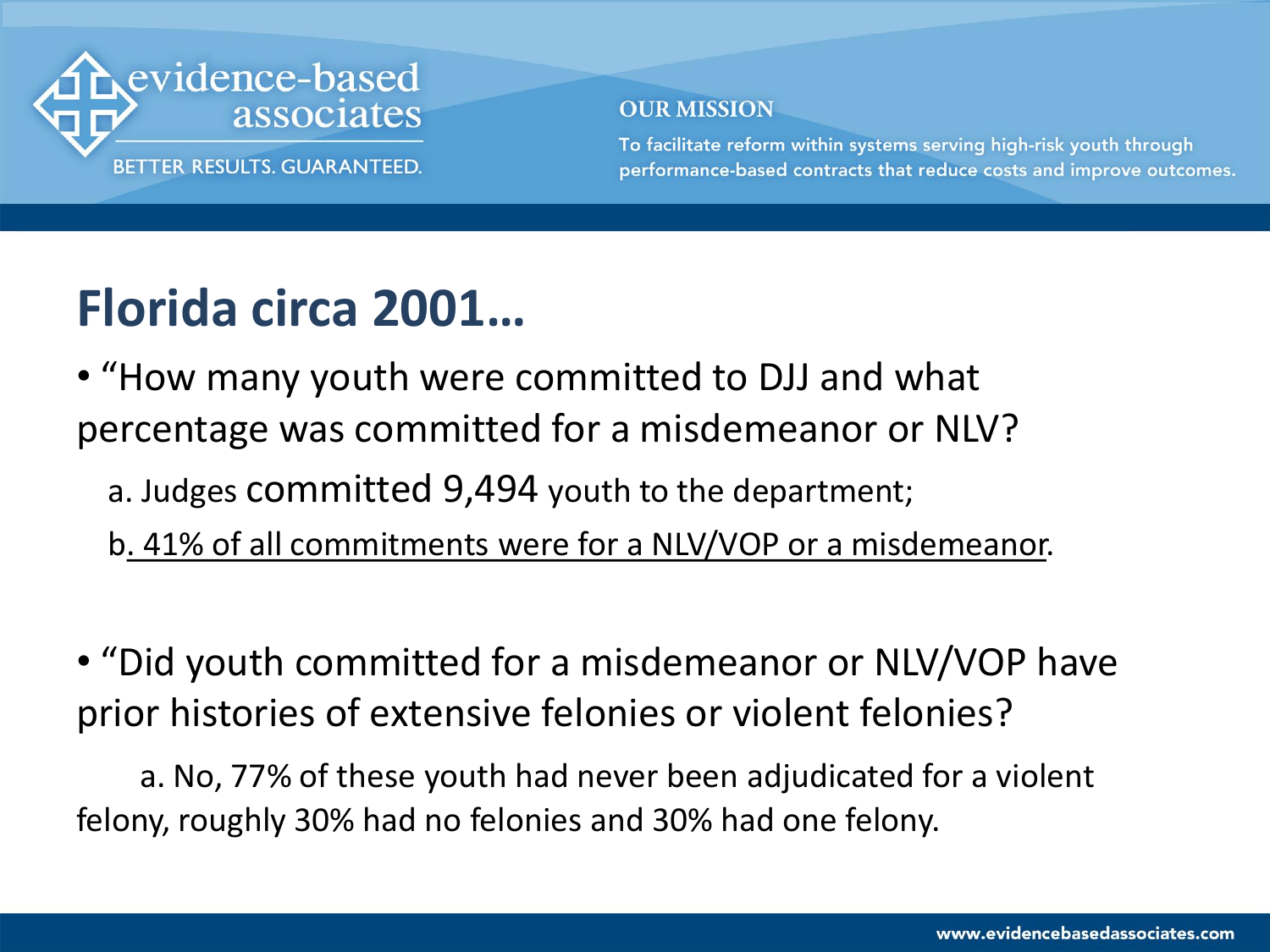

To facilitate reform within systems serving high-risk youth through performance-based contracts that reduce costs and improve outcomes.

### **Florida circa 2001…**

• "Were youth committed for a misdemeanor or NLV/VOP charged w a felony in the 3 mo preceding their commitment?

a. No, over 73% of these youth did not have a felony charge.

• "Did these youth with no felonies who were committed have prior histories of extensive misdemeanors?

a. Of non-felons committed for a *misdemeanor*, 79% had three or more misdemeanors.

b. Of non-felons committed for a *non-law violation*, 81% had two or fewer misdemeanors.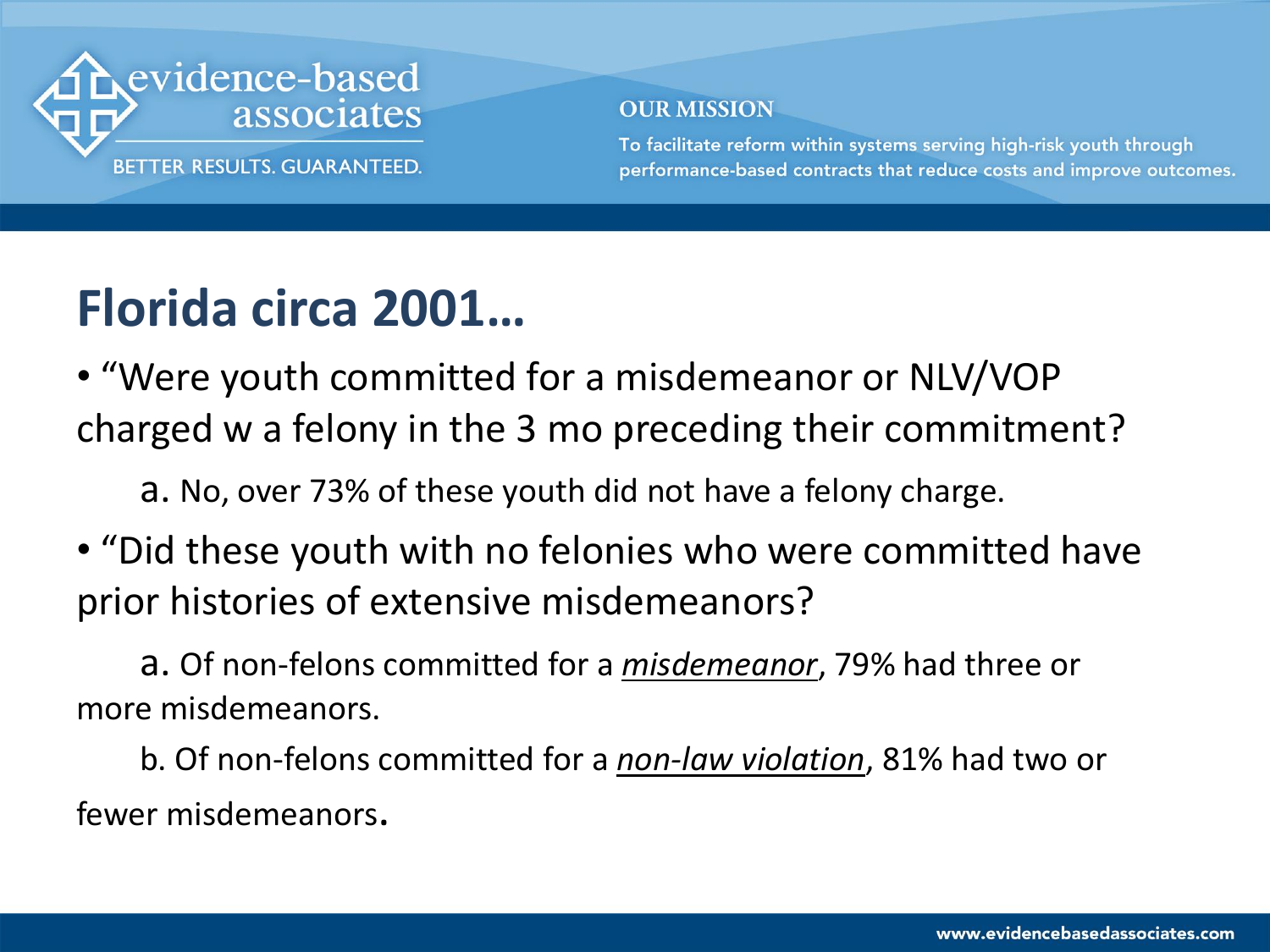

To facilitate reform within systems serving high-risk youth through performance-based contracts that reduce costs and improve outcomes.

### **Redirection Project**

- Established in 2004 by the Florida Legislature
- Prime drivers = public pressure to:
	- cut costs
	- improve quality of services
- Mandated 'EBP's like MST and FFT'
- "Redirects" youth on probation from residential to community-based and family-focused programs

"When deciding how to invest wisely in stopping juvenile crime, use science, data collection and accountability to guide policy. Florida has shown it can do this with its successful Redirection Program."

- **Fight Crime: Invest in Kids Report, October 2007**



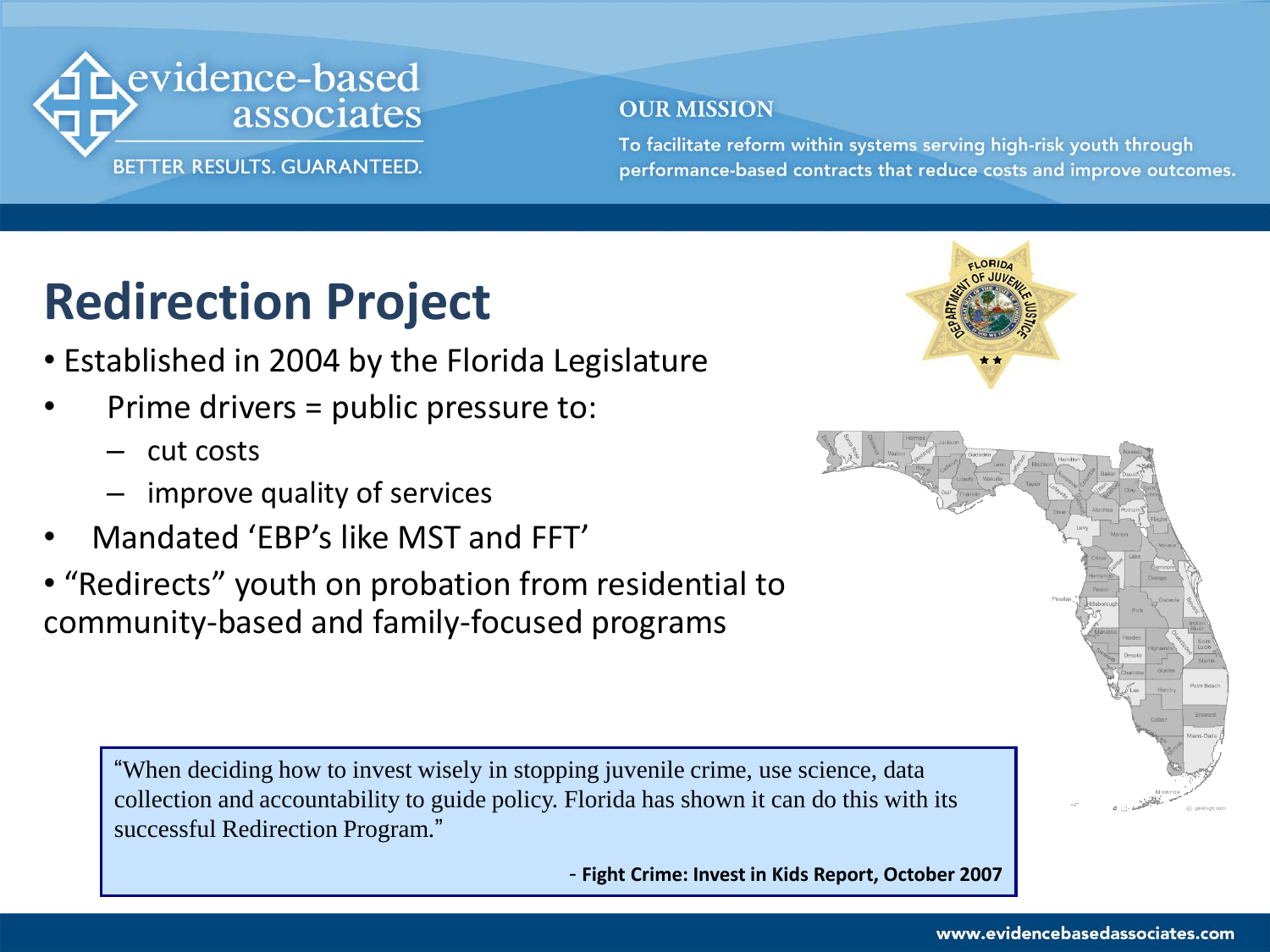

To facilitate reform within systems serving high-risk youth through performance-based contracts that reduce costs and improve outcomes.

### **Redirection Project: The Strategy**

- Legislatively-driven reform focused on:
	- Shift balance toward community-based services
	- Cost-effectiveness (based on diversions from placement)
	- Accountability (annual OPPAGA reports)
- Use top-tier, evidence-based models
- Start small, gather data, and expand on success
- Redirection as a model "Public-Private Partnership"
	- DJJ Contracts with a private organization (EBA) with experience / expertise in implementation oversight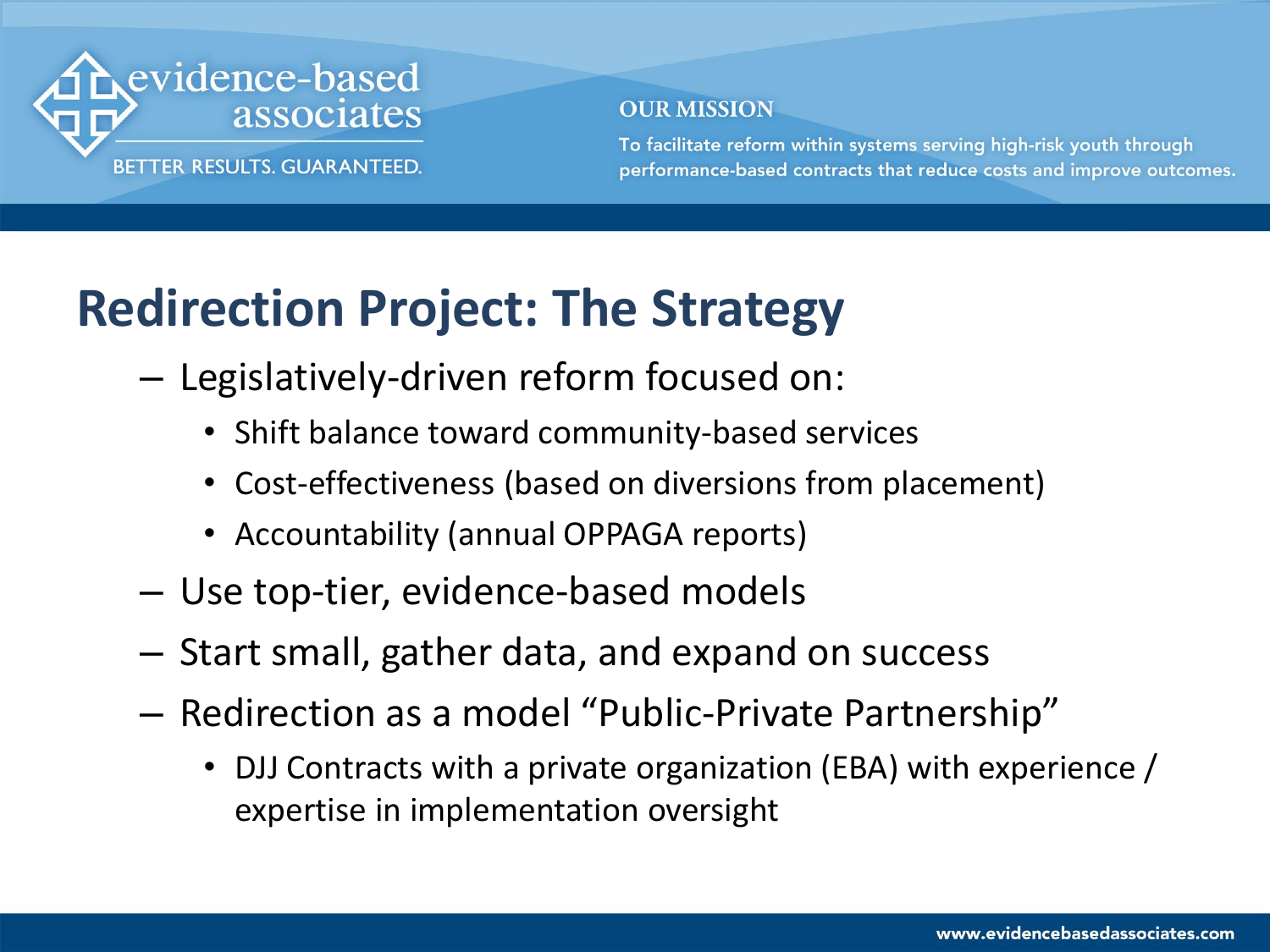

To facilitate reform within systems serving high-risk youth through performance-based contracts that reduce costs and improve outcomes.

### **Who we are**

•Evidence-Based Associates (EBA): formed in 2004

- Mission: "to facilitate system reform through *performance-based contracts* that reduce costs, improve outcomes"
- Niche: Implement Blueprint programs for hi-risk delinquents
- EBA also helped launch initial Blueprints conference in 2006
- EBA currently oversees Blueprints programs (BSFT, FFT and MST) for approx 1,600 youth per year:
	- 17-20 BP teams in FL
	- 6 teams starting out in DC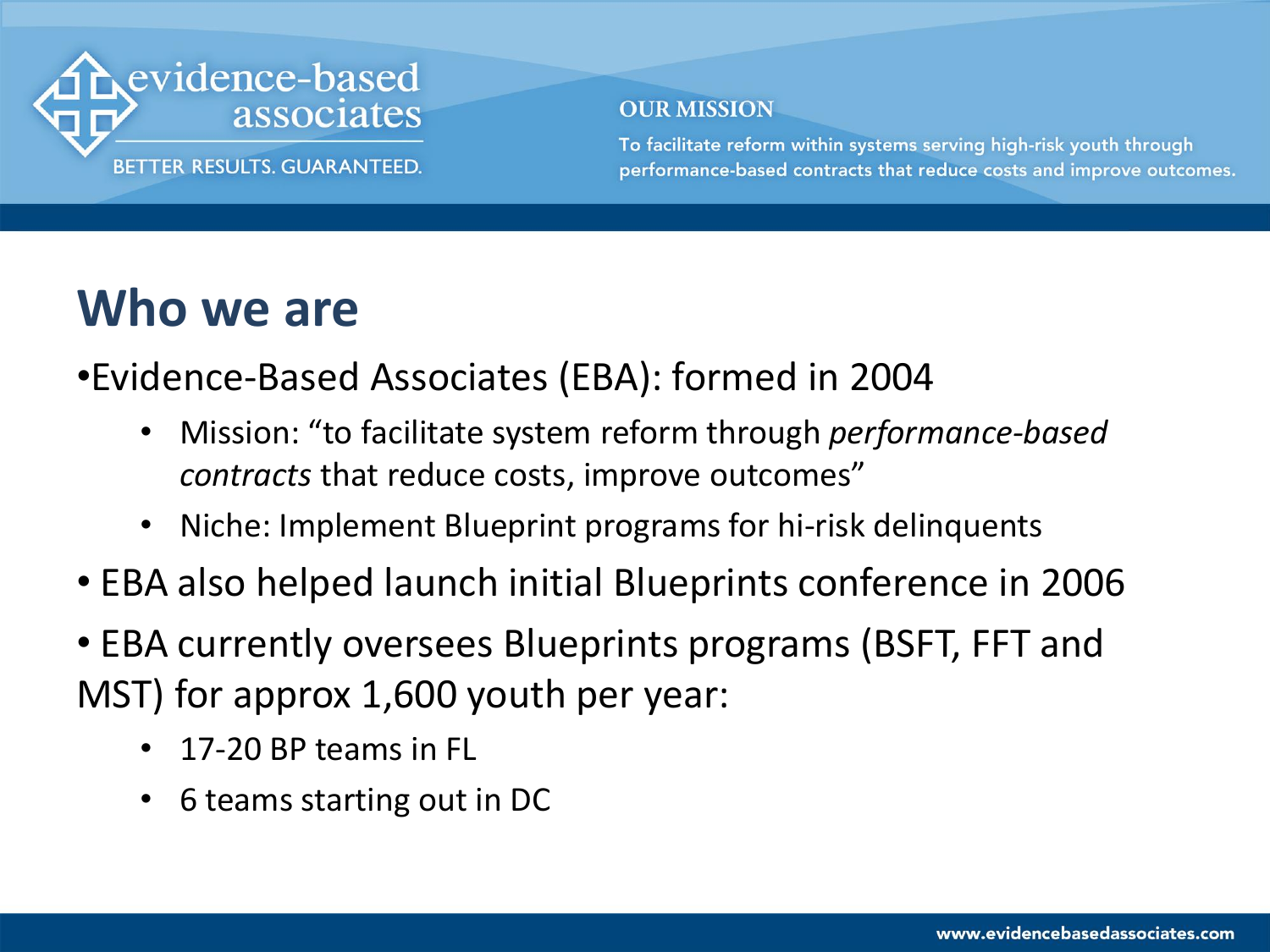

To facilitate reform within systems serving high-risk youth through performance-based contracts that reduce costs and improve outcomes.

### **Redirection Project: Contract Process**

- Legislative initiative with annual allocation to DJJ
- Contracting and oversight by DJJ with EBA
	- benchmarks for performance and outcomes
	- penalties for failure to perform; no performance incentives (at this time)
- An annual evaluation conducted by OPPAGA
- Reallocation depends on project success
	- Current "PBC" contract  $-$  penalties, but no incentives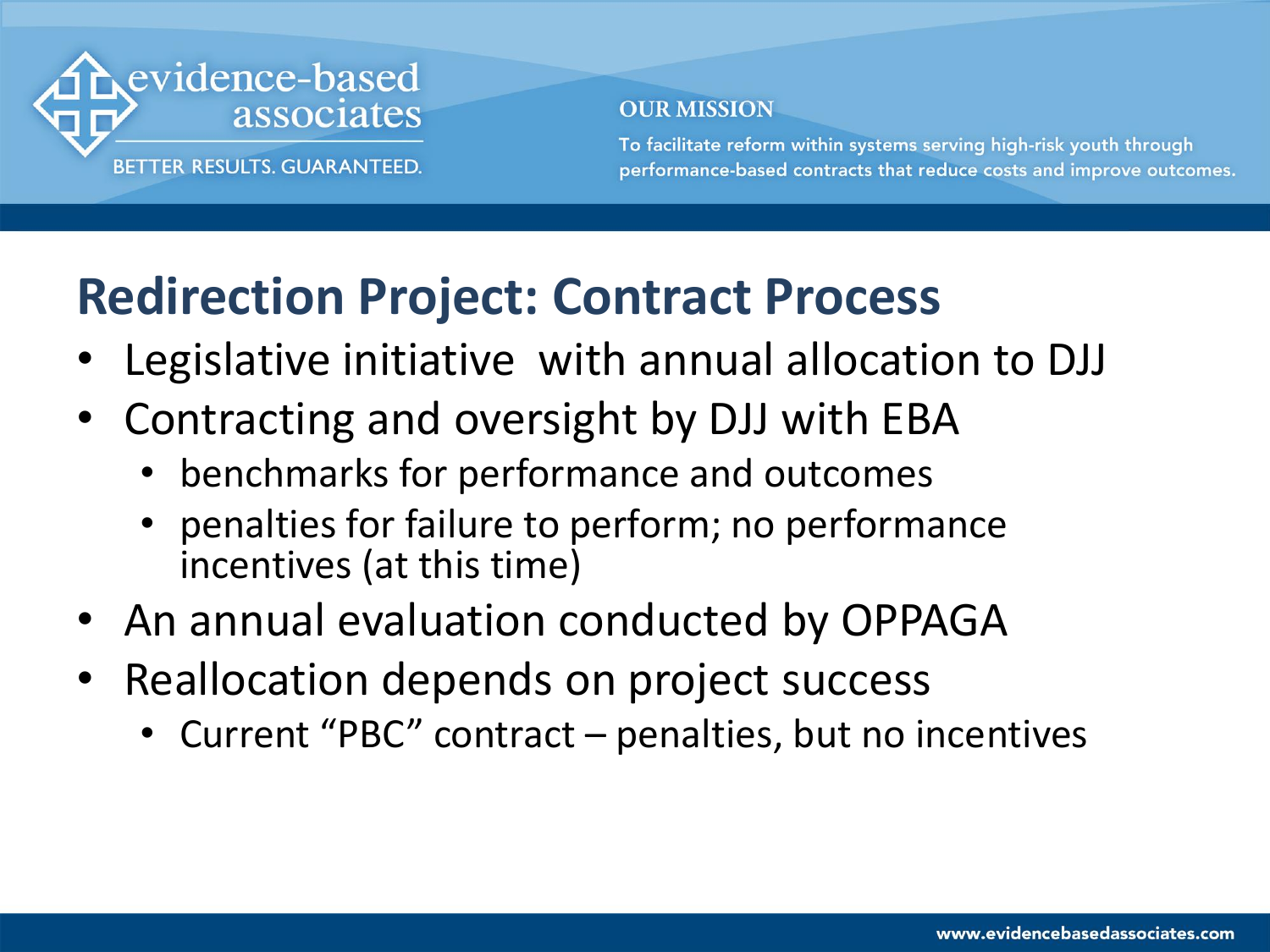

To facilitate reform within systems serving high-risk youth through performance-based contracts that reduce costs and improve outcomes.

### **Redirection Project: Goals**

- **1. Reduce out-of-home placement**
- 2. Achieve better outcomes for kids
- 3. Increase public safety
- 4. Save money

**Individual Youth Assigned to Residential** Commitment (1998-99 through 2008-09)

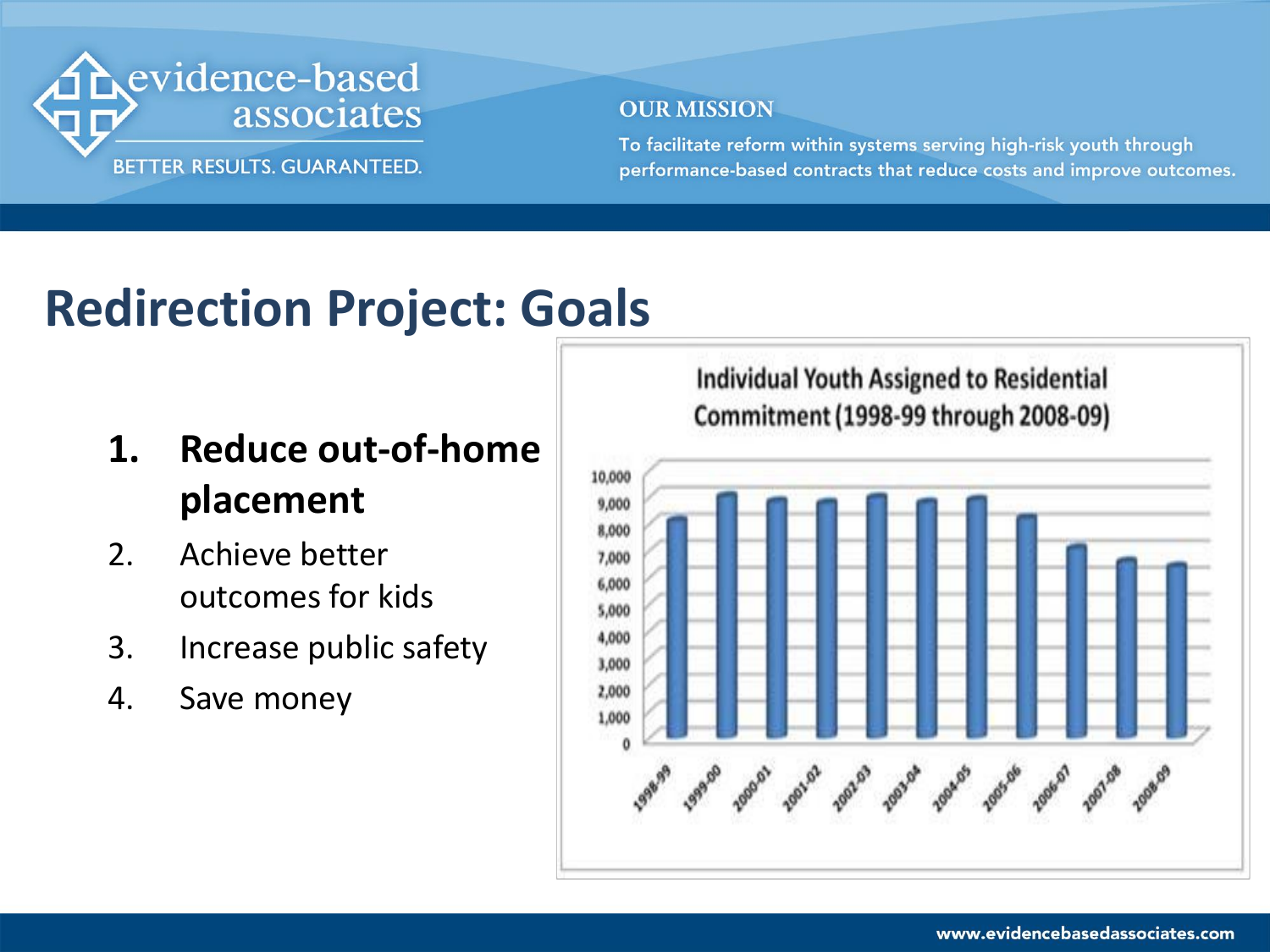

To facilitate reform within systems serving high-risk youth through performance-based contracts that reduce costs and improve outcomes.

### **The Problem DOESN'T Go Away Overnight…**

- Too many juveniles in placement
- Not enough community options
- High Costs



Justice Programs, Office of Juvenile Justice and Delinquency Prevention, p. 201. Per 100,000 youths age 10 - upper age of jurisdiction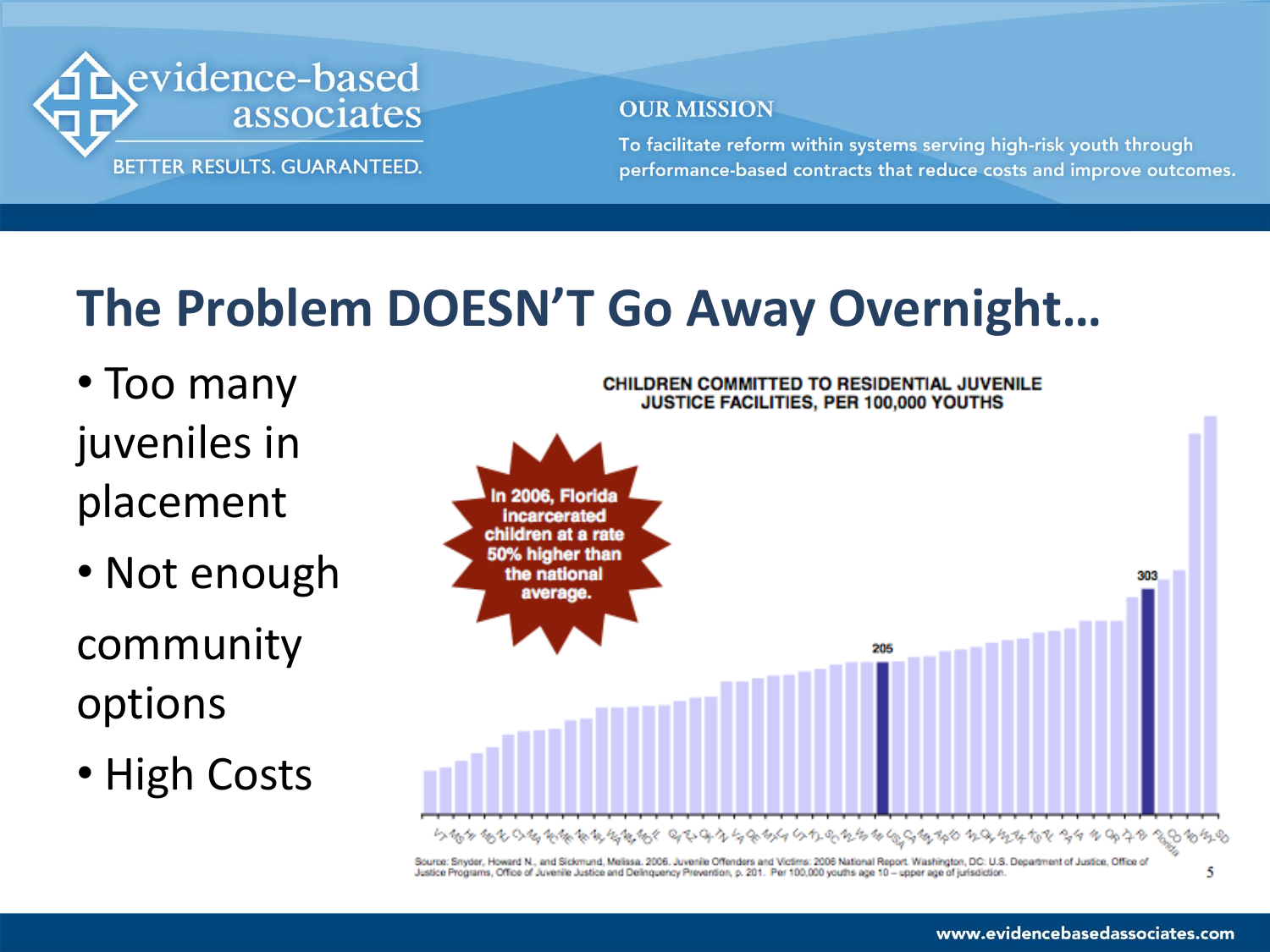

To facilitate reform within systems serving high-risk youth through performance-based contracts that reduce costs and improve outcomes.

### **Redirection Project: Goals**

- 1. Reduce out-of-home placement
- **2. Achieve better outcomes for kids**
- **3. Increase public safety**
- 4. Save money

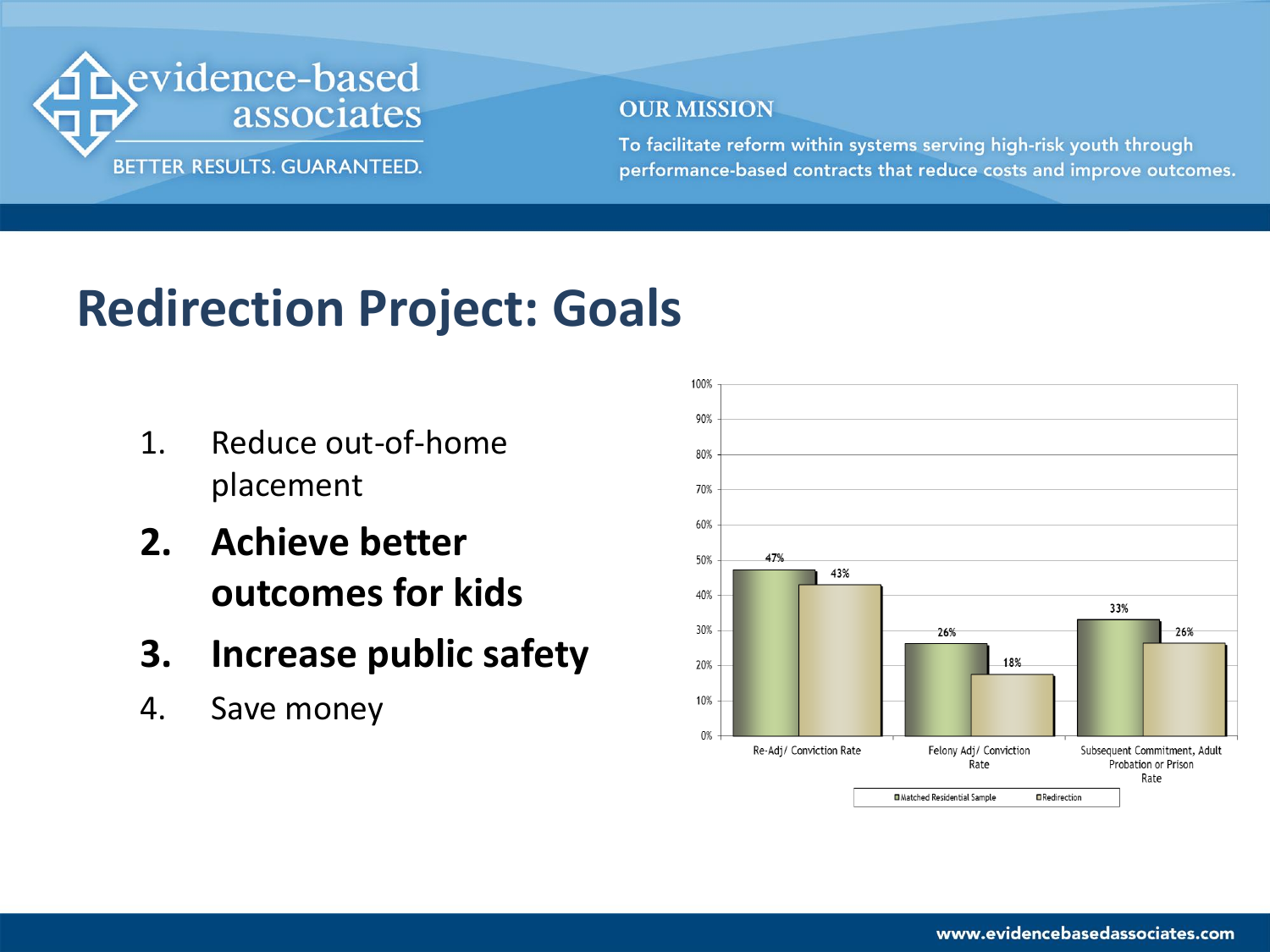

To facilitate reform within systems serving high-risk youth through performance-based contracts that reduce costs and improve outcomes.

### **Redirection Project: Goals**

**Millions**

- 1. Reduce out-of-home placement
- 2. Achieve better outcomes for kids
- 3. Increase public safety
- **4. Save money**

 **FL DJJ Redirection Project Savings 6 + Years - Oct `04 Thru June `11**

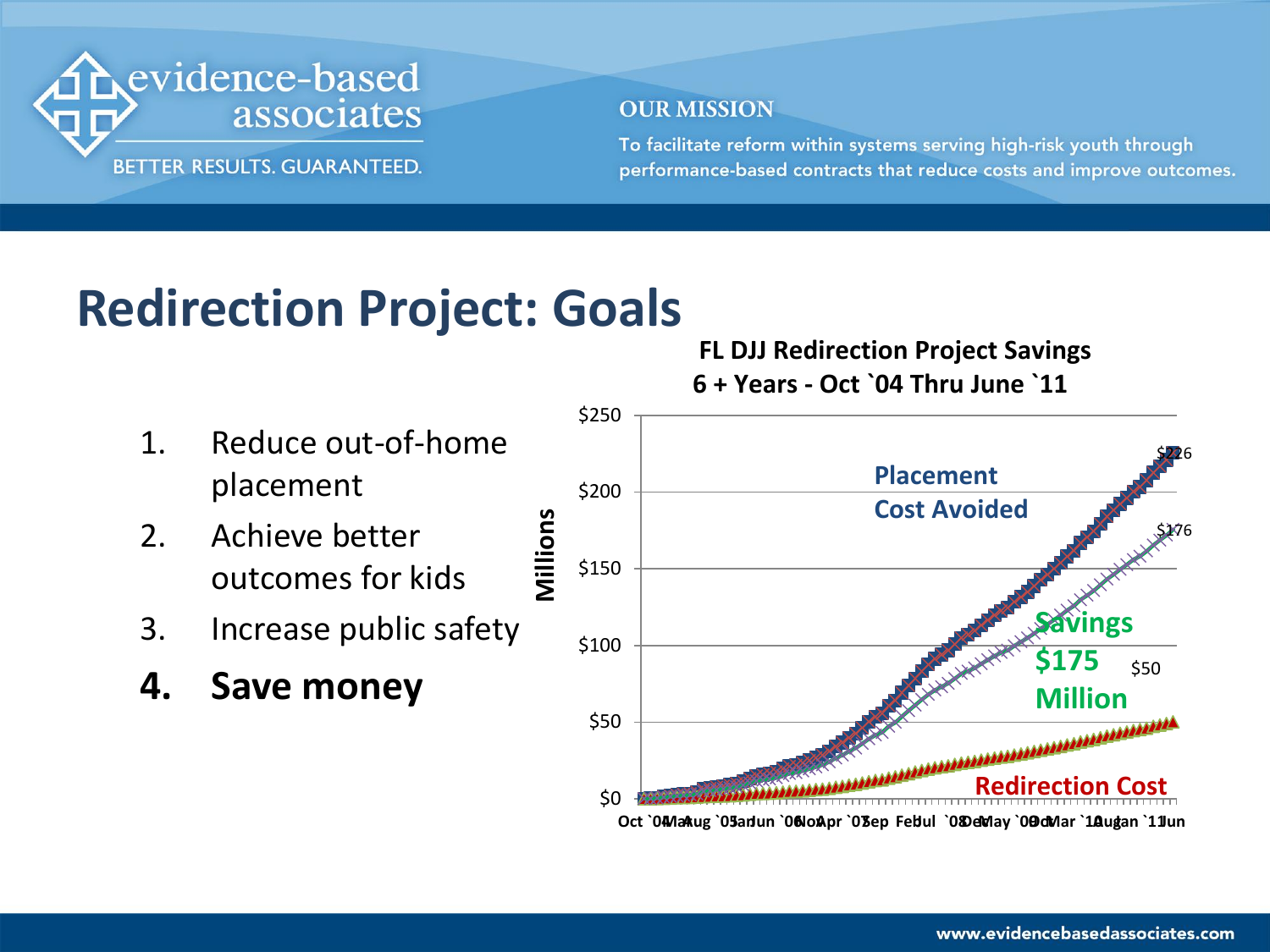

To facilitate reform within systems serving high-risk youth through performance-based contracts that reduce costs and improve outcomes.

#### **FLORIDA DEPARTMENT OF JUVENILE JUSTICE** 6+ Years (October 2004 - June 2011)

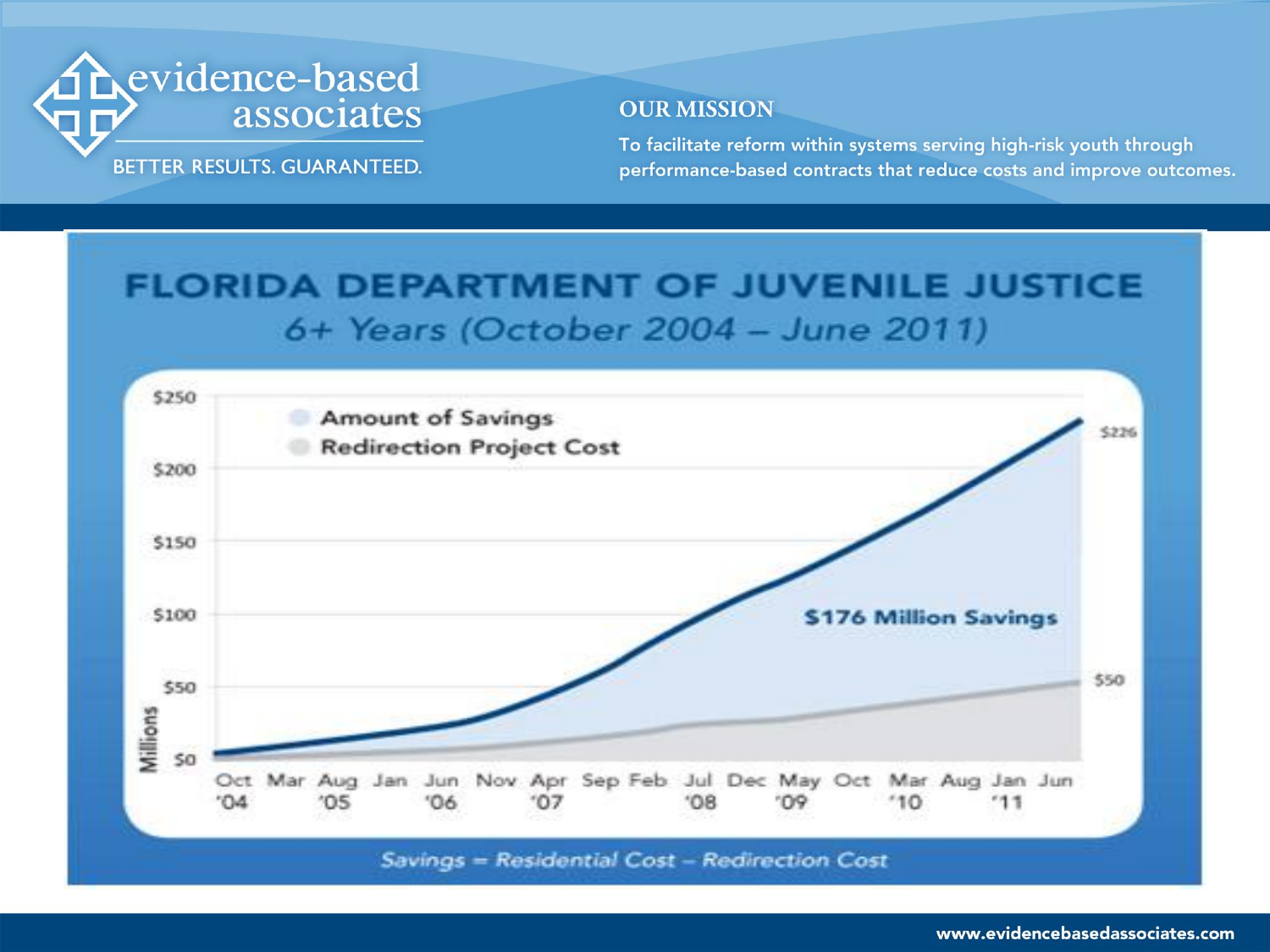

To facilitate reform within systems serving high-risk youth through performance-based contracts that reduce costs and improve outcomes.

### **Redirection Project: Contract Execution**

- Lead contractor (EBA) to execute the project
- EBA ensures that models are delivered with fidelity
- Subcontractors include:
	- Legislative consulting/government relations
	- PR/communication
	- provider agencies
	- model dissemination organizations (e.g., FFT Inc.)
	- QA specialists (e.g., .MST Institute)
	- program evaluation/data management
	- Bookkeeping and accounting
	- Legal/contract management
- Btm line: "You can't just pay for the asphalt!" (Dean & Karen)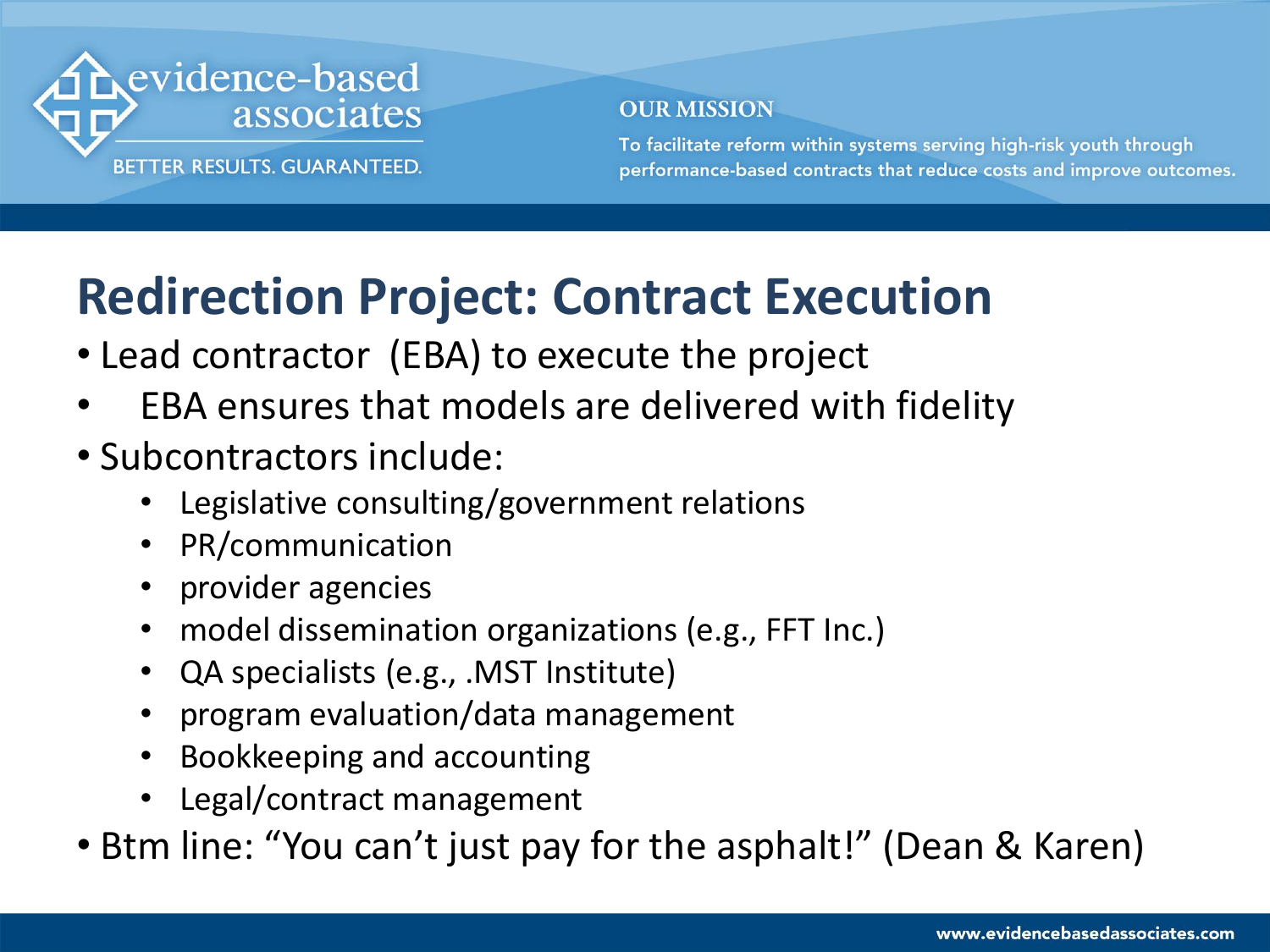

To facilitate reform within systems serving high-risk youth through performance-based contracts that reduce costs and improve outcomes.

### **Redirection Project: Outcome Tracking**

- Mandated review by OPPAGA (2005-2010)
	- Project effect on youth outcomes
	- Cost effectiveness
	- Recommendations to the legislature for future legislative action and appropriation
- Contract review by Justice Research Ctr (2011-12)
	- Supplemental to OPPAGA's report (CQI)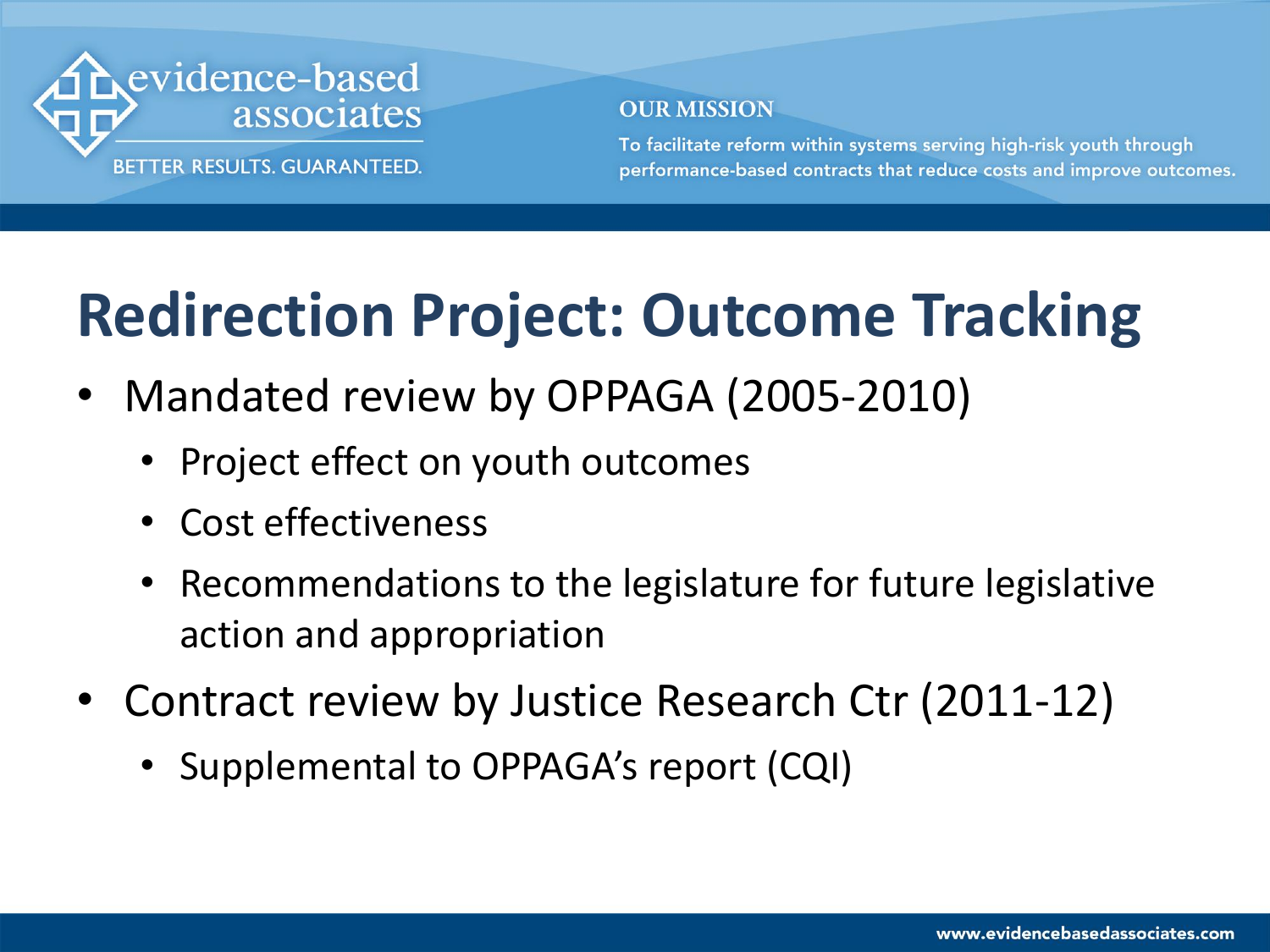

To facilitate reform within systems serving high-risk youth through performance-based contracts that reduce costs and improve outcomes.

### **Redirection Project: Challenges**

- •Constantly changing (legislative) landscape
	- Invest in key relationships
- •Front-line staff turnover
	- Develop tools to support Human Resources
- •Project population restrictions (only allowed to serve youth fitting certain criteria)
	- Push to the (model) limit, but no further
- Paradigm shift: from Outputs to Outcomes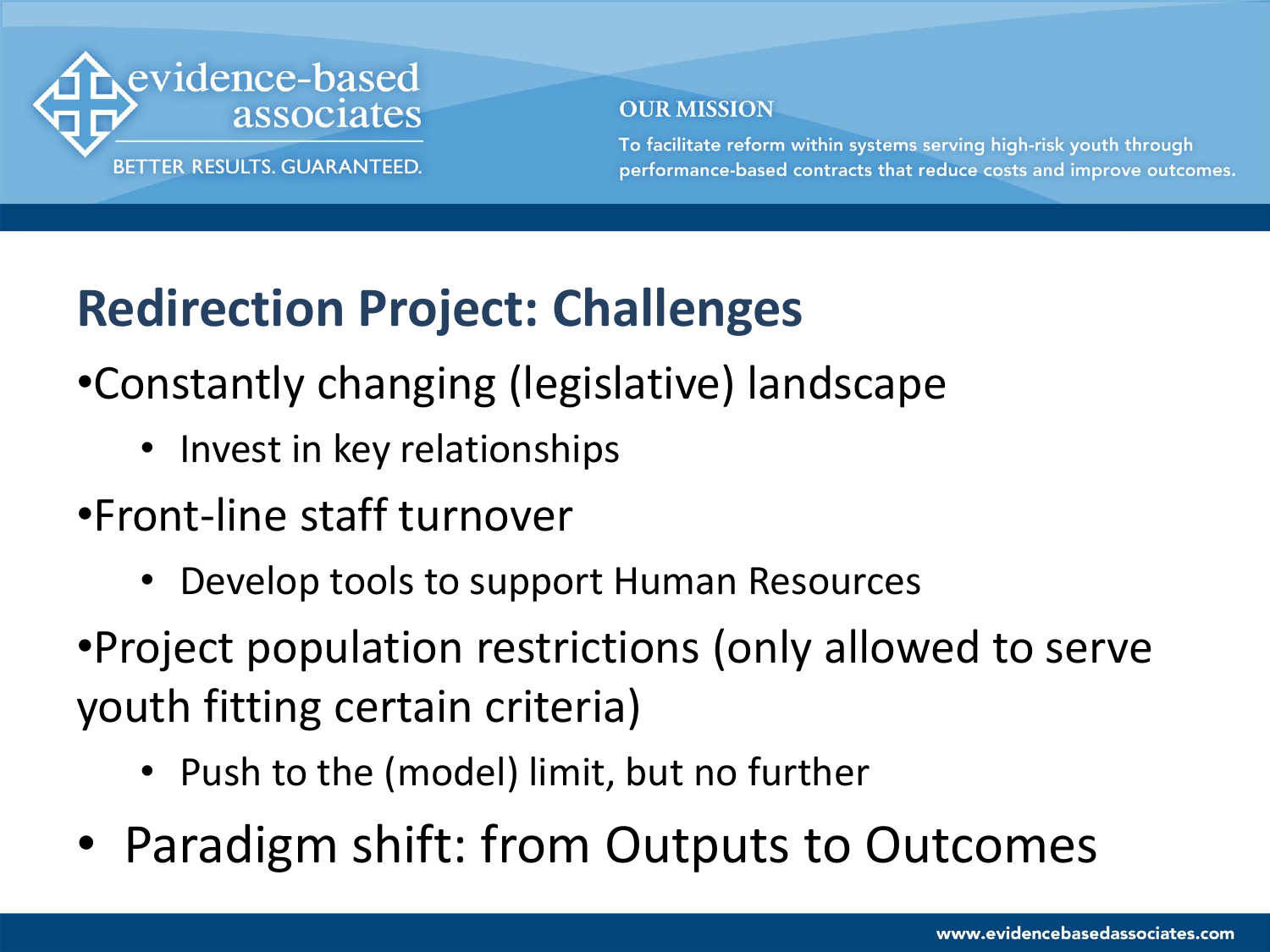

To facilitate reform within systems serving high-risk youth through performance-based contracts that reduce costs and improve outcomes.

### **Redirection: Replication "Opportunities"**

### •Relationships are key:

- Department of Juvenile Justice or other funder
- Legislature
- Model Programs
- Providers
- Evaluation team

### •Contract for success (outcomes)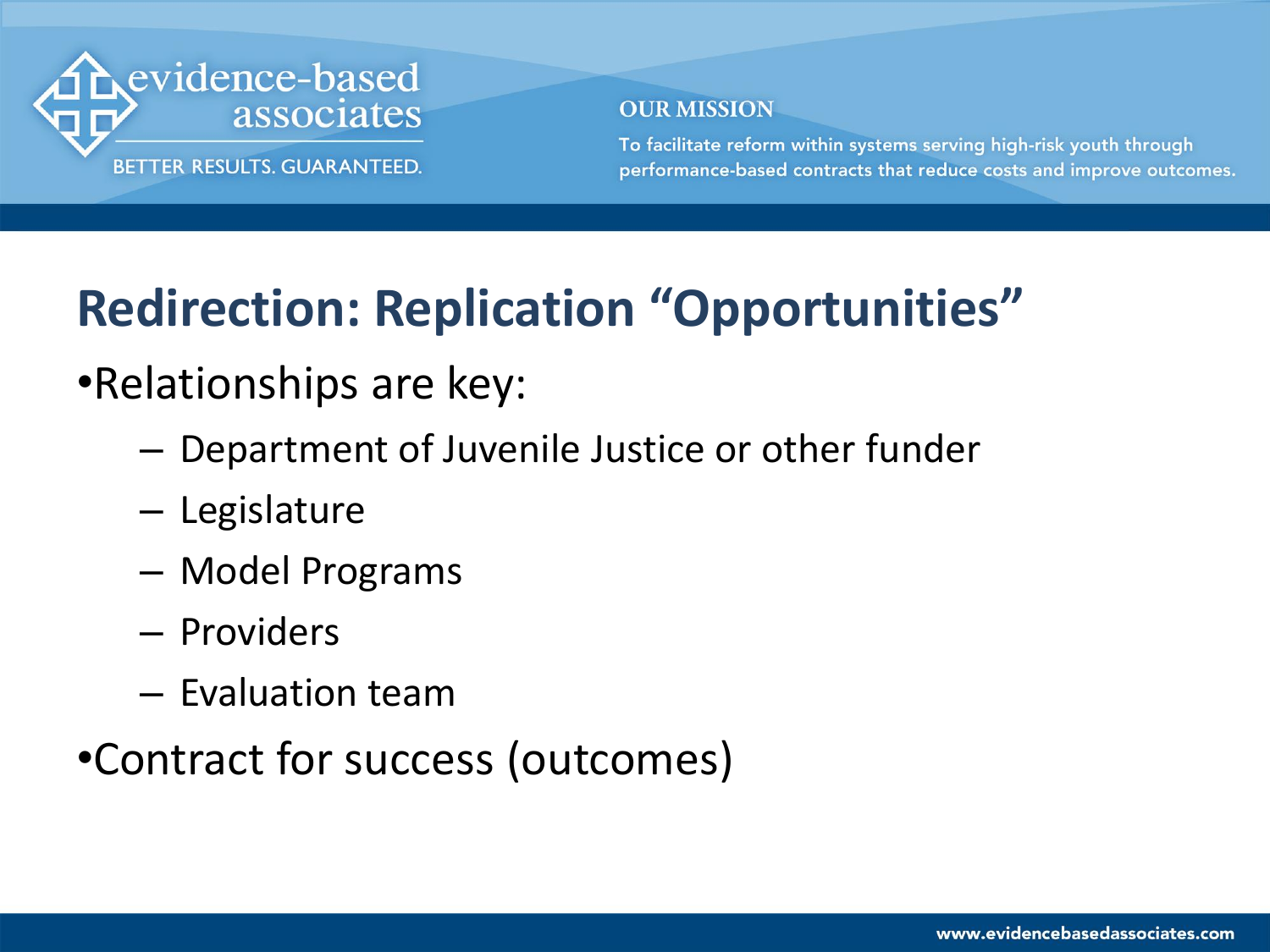

To facilitate reform within systems serving high-risk youth through performance-based contracts that reduce costs and improve outcomes.

### **Redirection Project: Lessons Learning…**

- Build your 'brand' focus on the value you bring
	- 'Constant contact'
		- Monthly calls
		- Quarterly calls
	- 'drumbeat'
		- Quarterly newsletters
	- Build strategic partnerships
		- Judges, SAs, models, researchers, legislators, advocates, media
	- Relentless focus on OUTCOMES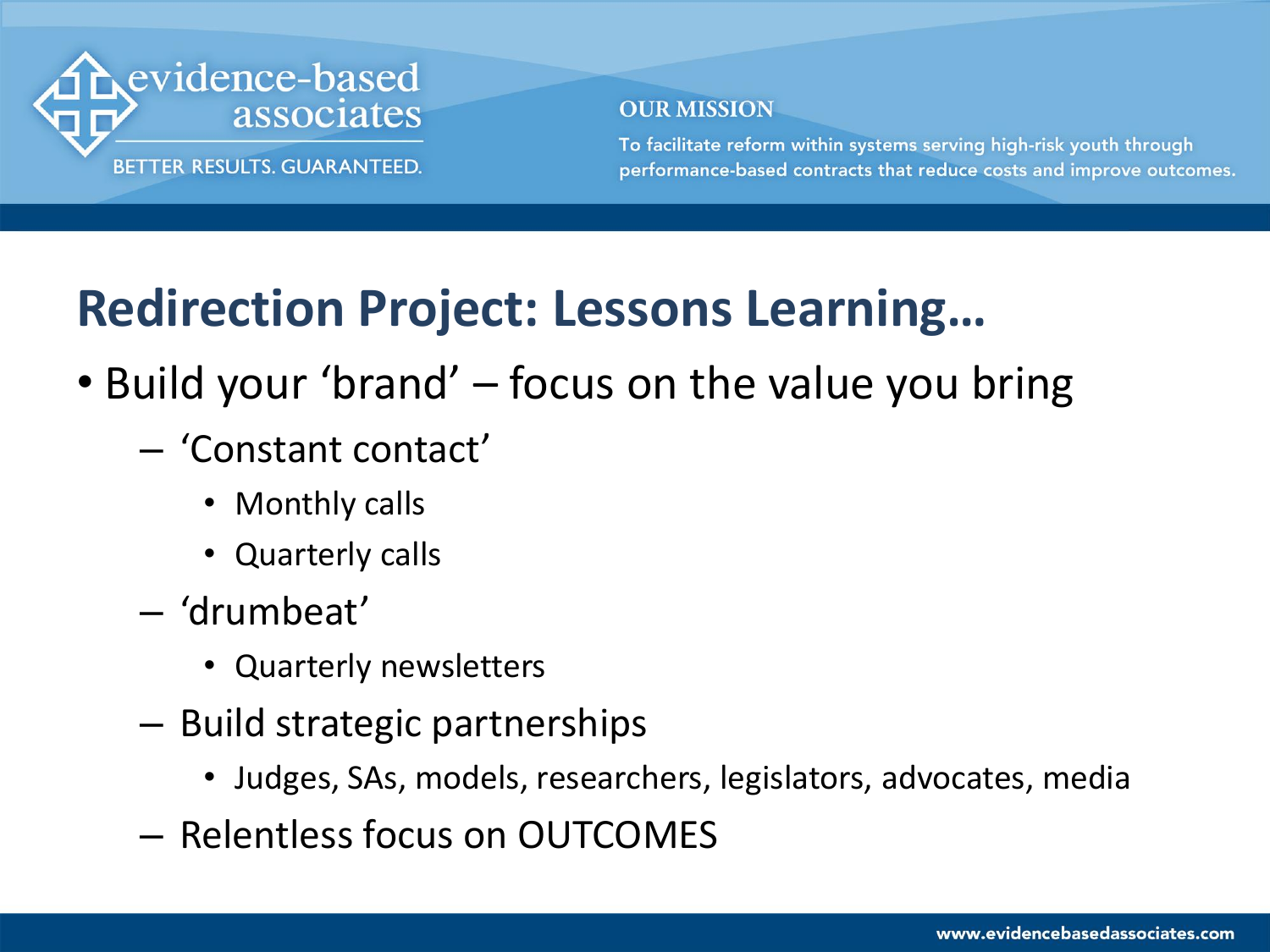

#### **BETTER RESULTS, GUARANTEED.**

#### **OUR MISSION**

To facilitate reform within systems serving high-risk youth through performance-based contracts that reduce costs and improve outcomes.

**In the News:** *Miami Herald* **7/28/11 Reform underway at juvenile justice agency BY GOV. RICK SCOTT [http://www.flgov.com](http://www.flgov.com/)**

Like all Floridians, I was deeply saddened to learn of the tragic death of a child in the Palm Beach County Juvenile Detention Center. More than saddened though, I take Eric Perez's death personally. It's a sobering reminder of the urgent need for comprehensive juvenile-justice reform in Florida. Investigations into his death continue, and we won't **rest until every unresolved question about it is answered.**

**The Florida Department of Juvenile Justice (DJJ) manages more than 120,000 juvenile delinquency cases each year. On any given day, we have more than 5,000 children in secure custody — more than 1,000 of whom are in facilities like the one where Eric spent the last days of his young life. Those numbers are far too high.**

**Since I appointed Wansley Walters earlier this year to lead DJJ, her agency has launched a statewide reform effort that will enhance public safety, conserve scarce resources and improve youth outcomes. As the former head of Miami-Dade's Juvenile Services Department, Secretary Walters spearheaded cost-effective reforms that were recognized internationally. As a result, Miami not only has the lowest juvenile incarceration rate in the state, but also boasts one of Florida's lowest juvenile crime rates.** 

**Each element of DJJ's reform initiative is critical to ensure that youth receive the right combination of services and sanctions, in the right place at the right time.**

**Diversion. The expansion of civil citation and other innovative diversion practices will stem the flow of first-time misdemeanant youth into the system. Historically, Florida has spent millions of dollars on interventions for low-risk youth who would probably never re-offend.**

**Detention reform. Statewide detention reform, including the development of real alternatives to detention, will fuel continued reductions in unnecessary and inappropriate detention. Reduced detention over the past five years allowed DJJ to close hundreds of beds, yielding a cost-savings of more than \$25 million.** 

**Right-sizing residential care. The past five years have also revealed significant inefficiencies at the deep end of Florida's juvenile justice system, with far too many lowrisk youth confined in expensive residential institutions. They consume scarce resources that could instead be invested in community-based sanctions that hold youth accountable, protect public safety, create jobs and promote healthy futures for children. Community-based sanctions are more effective at reducing juvenile crime and cost much less than correctional institutions.** 

**These three aspects of juvenile justice reform are urgently needed, now more than ever. We cannot afford the financial or the societal costs of unnecessary juvenile incarceration. By shifting our focus — and our investments — to the front end of the system, we will save not only money, but also lives.**

**Rick Scott was elected governor of Florida in 2010.**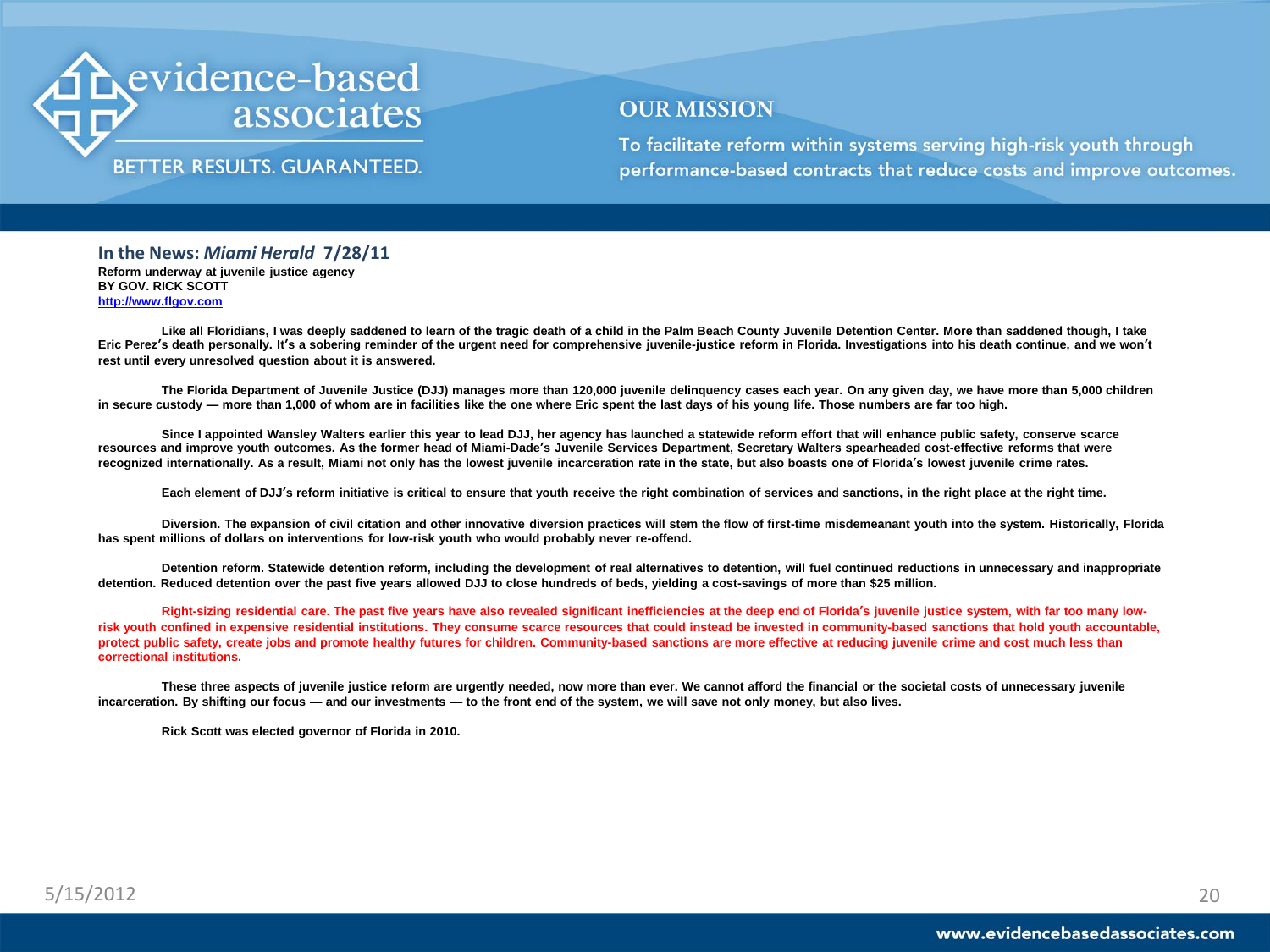

To facilitate reform within systems serving high-risk youth through performance-based contracts that reduce costs and improve outcomes.

### **Our Common Thread: Governor Scott (and the Legislature, DJJ and EBA)**

*"Right-sizing residential care. The past five years have also revealed significant inefficiencies at the deep end of Florida's juvenile justice system, with far too many low-risk youth confined in expensive residential institutions. They consume scarce resources that could instead be invested in community-based sanctions that hold youth accountable, protect public safety, create jobs and promote healthy futures for children. Community-based sanctions are more effective at reducing juvenile crime and cost much less than correctional institutions."*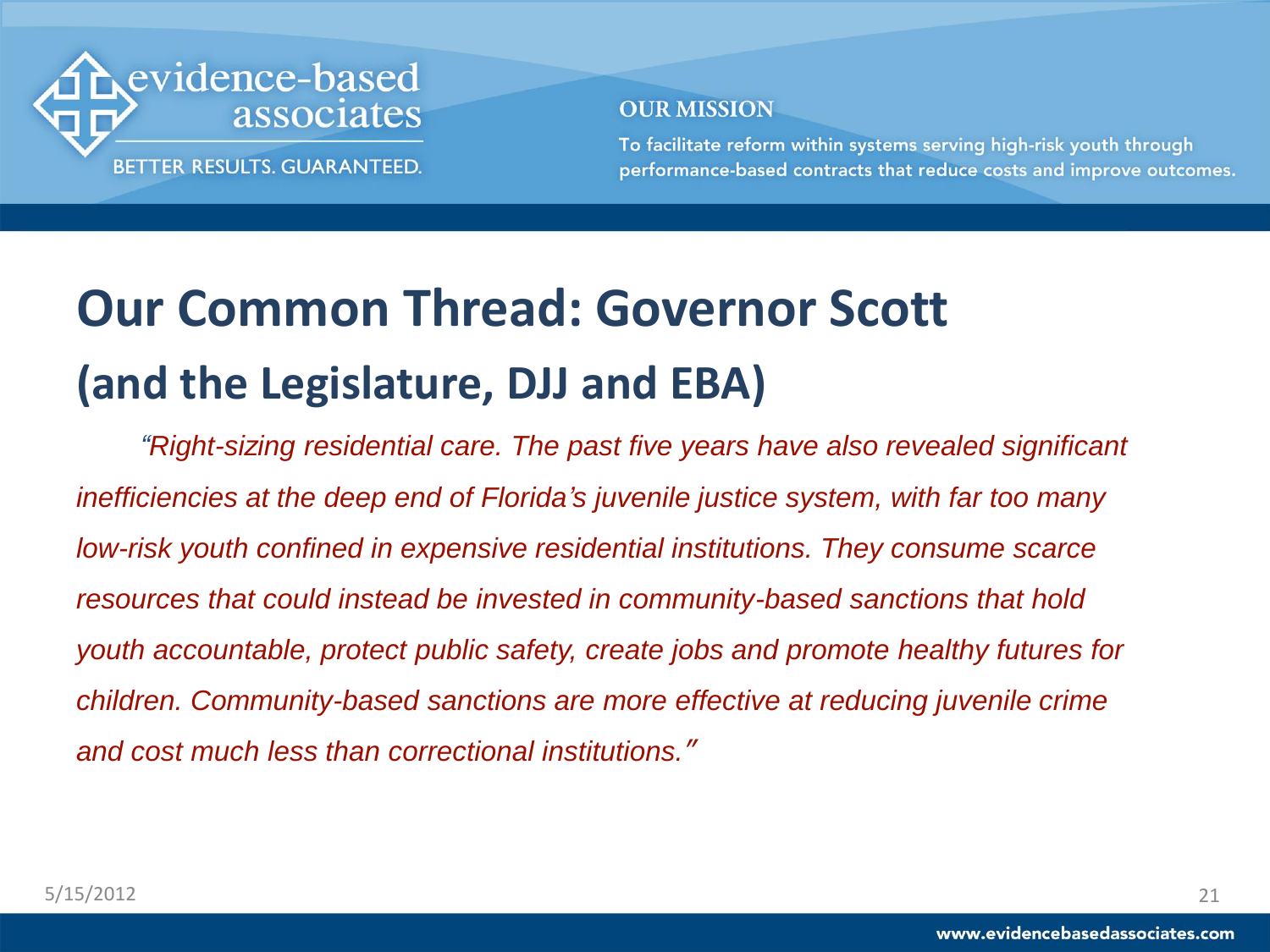

To facilitate reform within systems serving high-risk youth through performance-based contracts that reduce costs and improve outcomes.

### **CONCLUSION**

Florida's **Redirection project** is a model of how to better align public expenditures with the **outcomes** the systems hope to achieve for children.

- Has enrolled nearly 8,000 youth
- Achieves better outcomes, improves public safety
- Saved Florida taxpayers more than \$176 million *(Source: OPPAGA 2010; JRC 2011)*